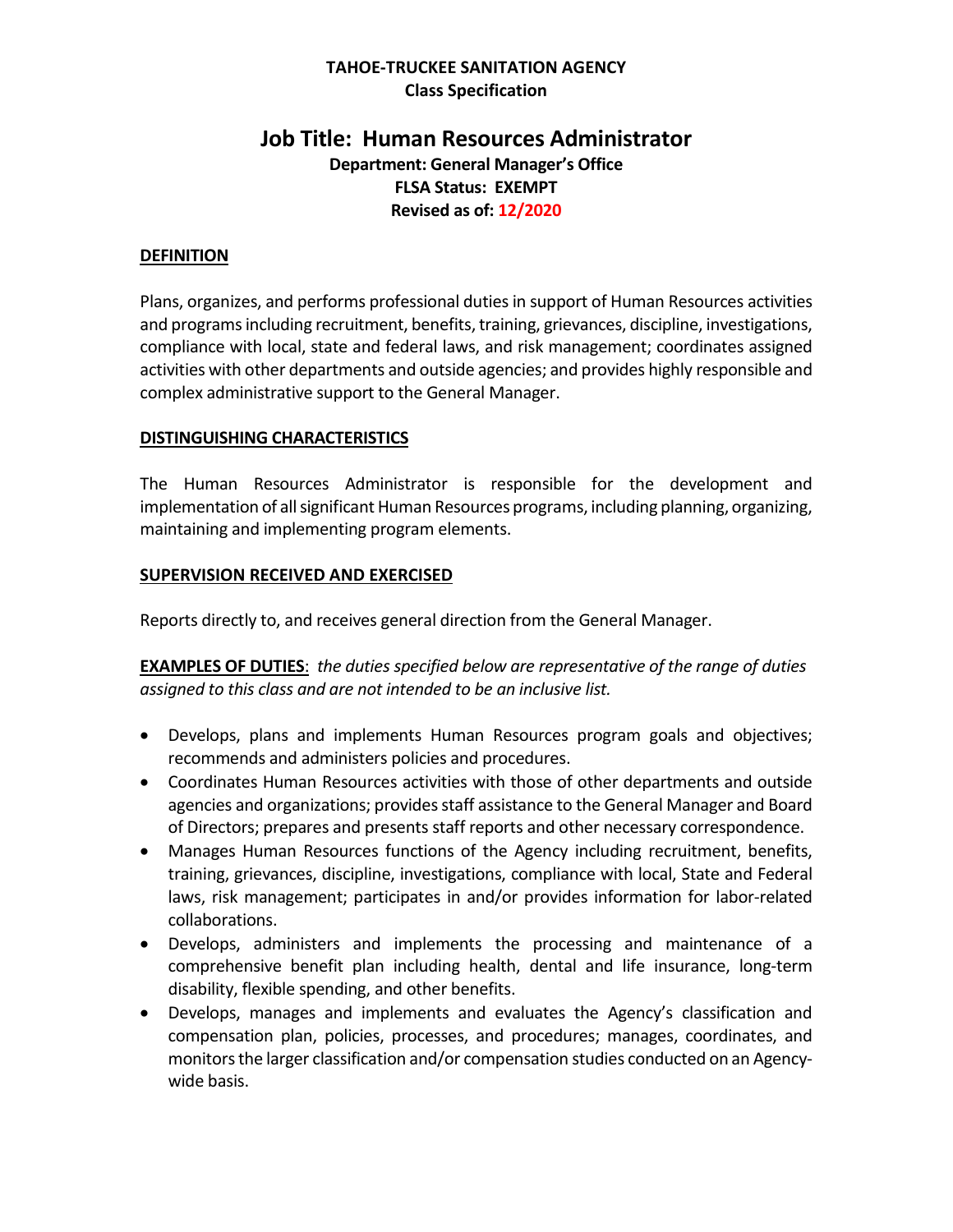#### **JOB TITLE: Human Resources Administrator**

- Consults with and advises department managers, supervisors and employees on human resources related issues, policies, procedures.
- Analyzes and recommends improvements for the Human Resources functions of the Agency; develops and implements Human Resources procedures, processes and practices.
- Oversees the maintenance of all personnel records, including benefit plan participation (insurance and pension plans), personnel transactions (e.g. hires, promotions, transfers, performance reviews, leaves of absence, terminations, etc.), and employee statistics for government reporting.
- Oversees Department of Transportation (DOT) program for commercial drivers including drug-testing program.
- Represents the Agency to outside groups and organizations; participates in outside community and professional groups and committees; provides technical assistance as necessary.
- Researches and prepares technical and administrative reports and studies; prepares written correspondence as necessary; prepares and presents agenda items to the Board of Directors.
- Secures and manages the services of contractors and consultants in the performance of Human Resources studies and trainings; prepares and administers Human Resources contracts and agreements.
- Administers Agency health and wellness strategy and programs; develops and implements health management/well-being programs and resources.
- Represents the Agency with dignity, integrity, and the spirit of cooperation in all relations with staff and the public.
- Builds and maintains positive working relationships with co-workers, other Agency employees and the public using principles of good customer service.
- Performs related duties as assigned.

## **QUALIFICATIONS**

### **Knowledge of:**

- Principles and practices of public sector Human Resources administration to include recruitment and selection, classification and pay, organizational analysis and development, performance management, employee benefits administration, leave management administration, and public retirement systems.
- Principles and practices of grievance processes, progressive discipline and labor-related collaboration.
- Principles and practices of leadership, motivation, team building and conflict resolution.
- Pertinent local, State and Federal laws, rules and regulations.
- Organizational and management practices as applied to the analysis and evaluation of programs.
- Principles and practices of organization, office administration.
- Principles and practices of budget preparation and administration.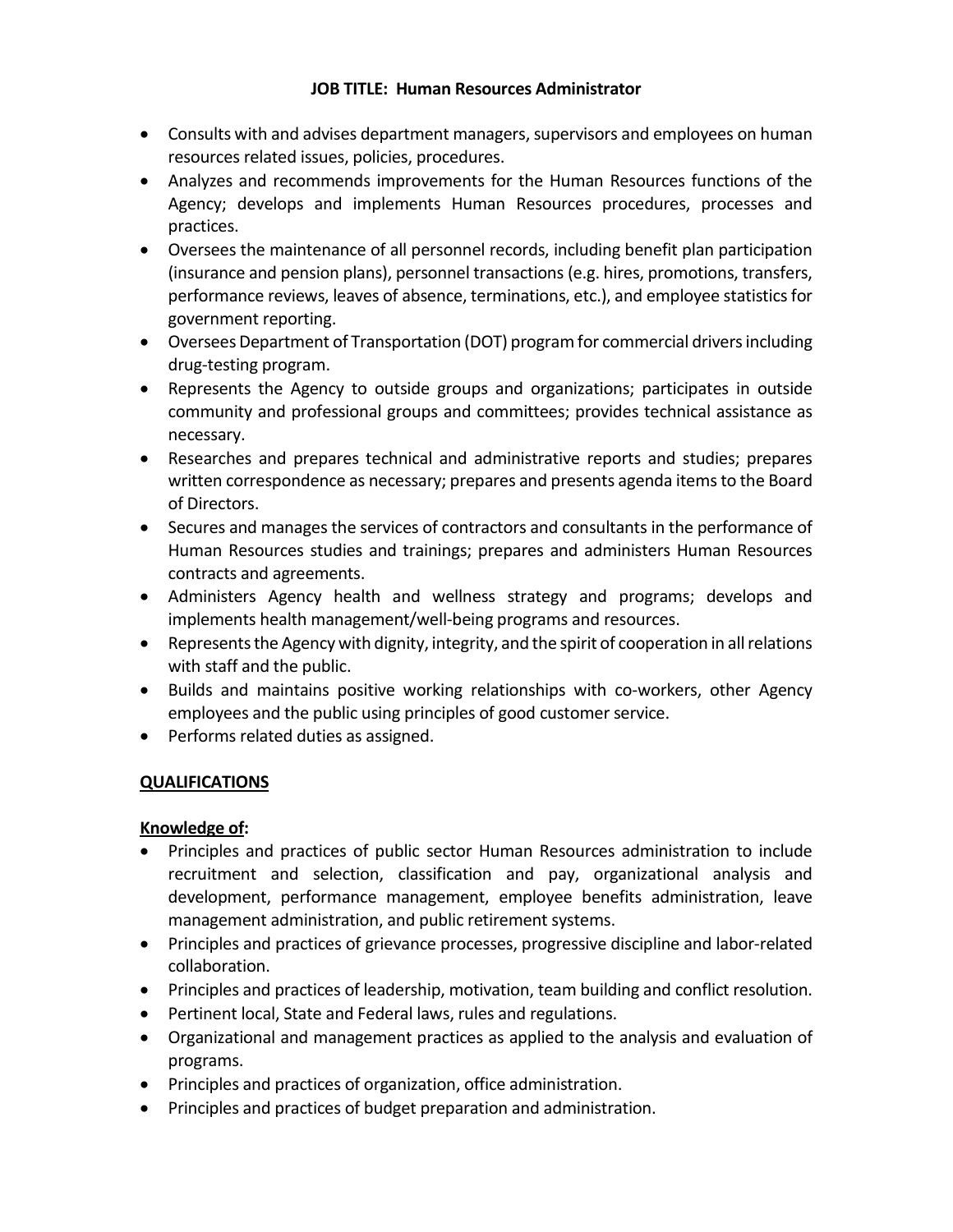#### **JOB TITLE: Human Resources Administrator**

- Modern office practices, methods, and computer equipment including relevant software programs.
- Operation of office equipment including personal computers, fax machines, copiers, printers, telephones, voicemail and e-mail systems, etc.
- Oral and written communication skills; business English including vocabulary, spelling, and correct grammatical usage and punctuation.
- Safe work practices.
- Principles and practices of customer service.

### **Ability to:**

- Plan, direct and administer the Agency's Human Resources program including recruitments, benefits, training, grievances, discipline, investigations, compliance with local, state and federal laws, and risk management.
- On a continuous basis, know and understand requirements and all essential aspects of the job; access, review, analyze and interpret a wide variety of reports, technical data and budget documents; know and understand laws, regulations, rules and codes related to area of assignment; problem solve department related issues; remember various processes and requirements; and interpret and communicate policy, information and instructions.
- Understand and convey Human Resources policies and procedures to employees, supervisors and managers.
- Maintain confidentiality related to sensitive information and personnel issues.
- Prepare and present oral presentations, perform technical writing and prepare reports, and salary and benefit surveys.
- Prepare and administer department budget.
- Develop and implement department policies and procedures.
- Gain cooperation among staff and management team through discussion and persuasion.
- Analyze problems, identify alternative solutions, project consequences of proposed actions and implement recommendations in support of goals. Interpret and apply Agency and department policies, procedures, rules and regulations.
- Understand and carry out oral and written instructions, and prioritize workload to meet deadlines.
- Read, write and comprehend the English language at a level necessary for effective job performance exercising correct English usage, vocabulary, spelling, grammar and punctuation.
- Communicate effectively, tactfully and positively in both oral and written form.
- Operate and use modern office equipment and technology, including computers and applicable software.
- Maintain regular attendance and adhere to prescribed work schedule to conduct job responsibilities.
- Utilize appropriate safety procedures and practices for assigned duties.